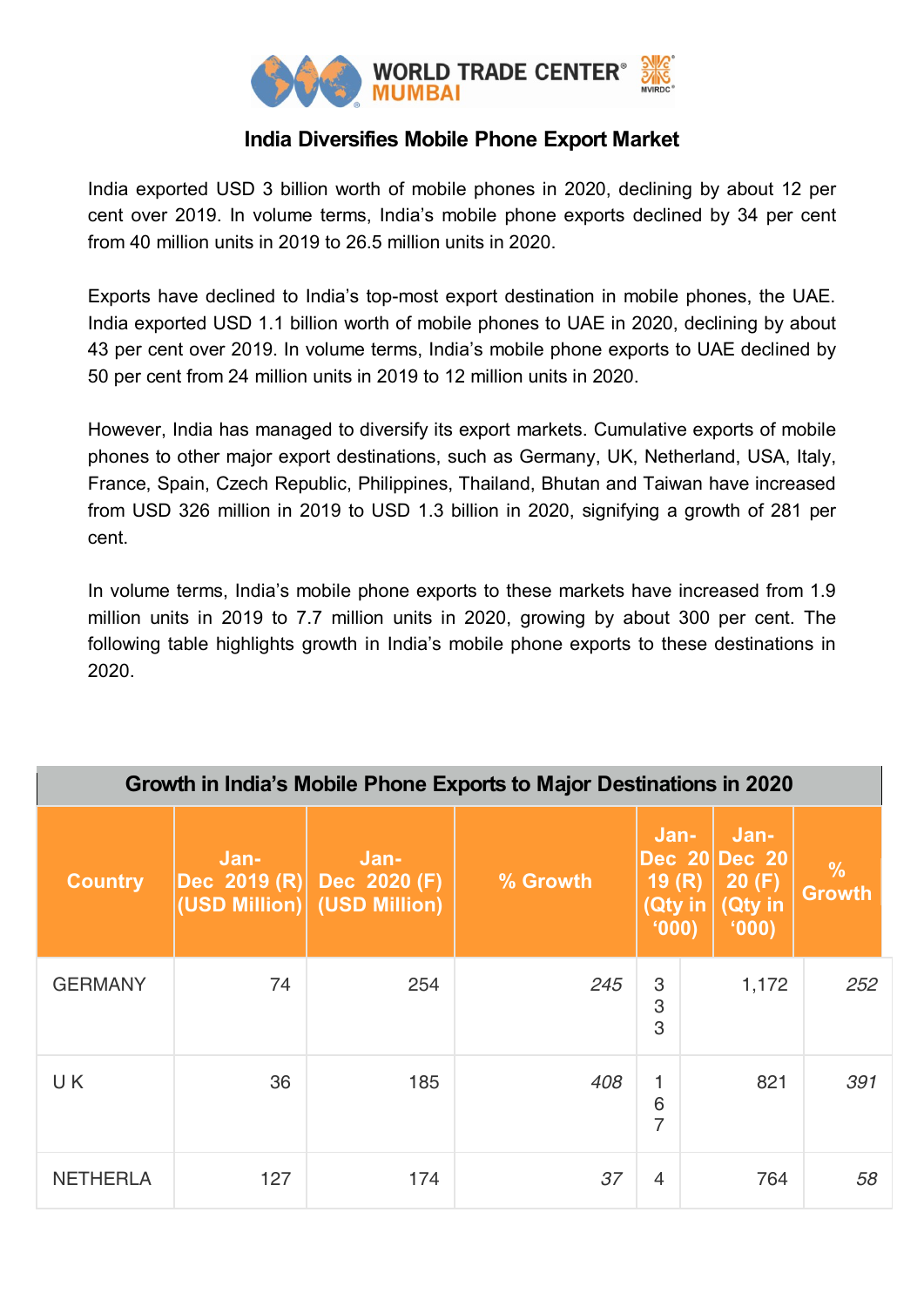

| ND                                  |                |       |          | $\,8\,$<br>$\overline{4}$                                                                    |       |              |
|-------------------------------------|----------------|-------|----------|----------------------------------------------------------------------------------------------|-------|--------------|
| USA                                 | 29             | 162   | 464      | $\mbox{3}$<br>3<br>3                                                                         | 2,055 | 517          |
| <b>ITALY</b>                        | 21             | 135   | 538      | $\overline{c}$<br>$\overline{c}$<br>$\overline{2}$                                           | 972   | 337          |
| <b>FRANCE</b>                       | 22             | 87    | 296      | 1<br>$\boldsymbol{9}$<br>9                                                                   | 655   | 229          |
| <b>SPAIN</b>                        | $\overline{4}$ | 82    | 2,219    | $\mbox{3}$<br>$\boldsymbol{9}$                                                               | 464   | 1,086        |
| <b>CZECH</b><br><b>REPUBLIC</b>     | 3              | 81    | 2,249    | $\mathbf{1}$<br>3                                                                            | 247   | 1,811        |
| <b>PHILIPPINE</b><br>$\mathsf S$    | $\mathbf{1}$   | 25    | 2,016    | 5<br>6                                                                                       | 137   | 144          |
| <b>THAILAND</b>                     | 0.00           | 24    | 4,81,810 | $\pmb{0}$<br>$\cdot$<br>$\mathsf{O}\xspace$<br>$\overline{c}$                                | 168   | 7,28,5<br>61 |
| <b>BHUTAN</b>                       | 8              | 19    | 131      | $\overline{7}$<br>$\overline{4}$                                                             | 162   | 118          |
| <b>TAIWAN</b>                       | 0.02           | 11    | 57,380   | $\mathsf{O}\xspace$<br>$\cdot$<br>$\overline{4}$<br>$\mathbf 0$                              | 68    | 16,921       |
| <b>Total of the</b><br><b>Above</b> | 326            | 1,240 | 281      | 1<br>$\overline{\phantom{a}}$<br>$\boldsymbol{9}$<br>$\overline{\mathbf{2}}$<br>$\mathbf{1}$ | 7,684 | 300          |